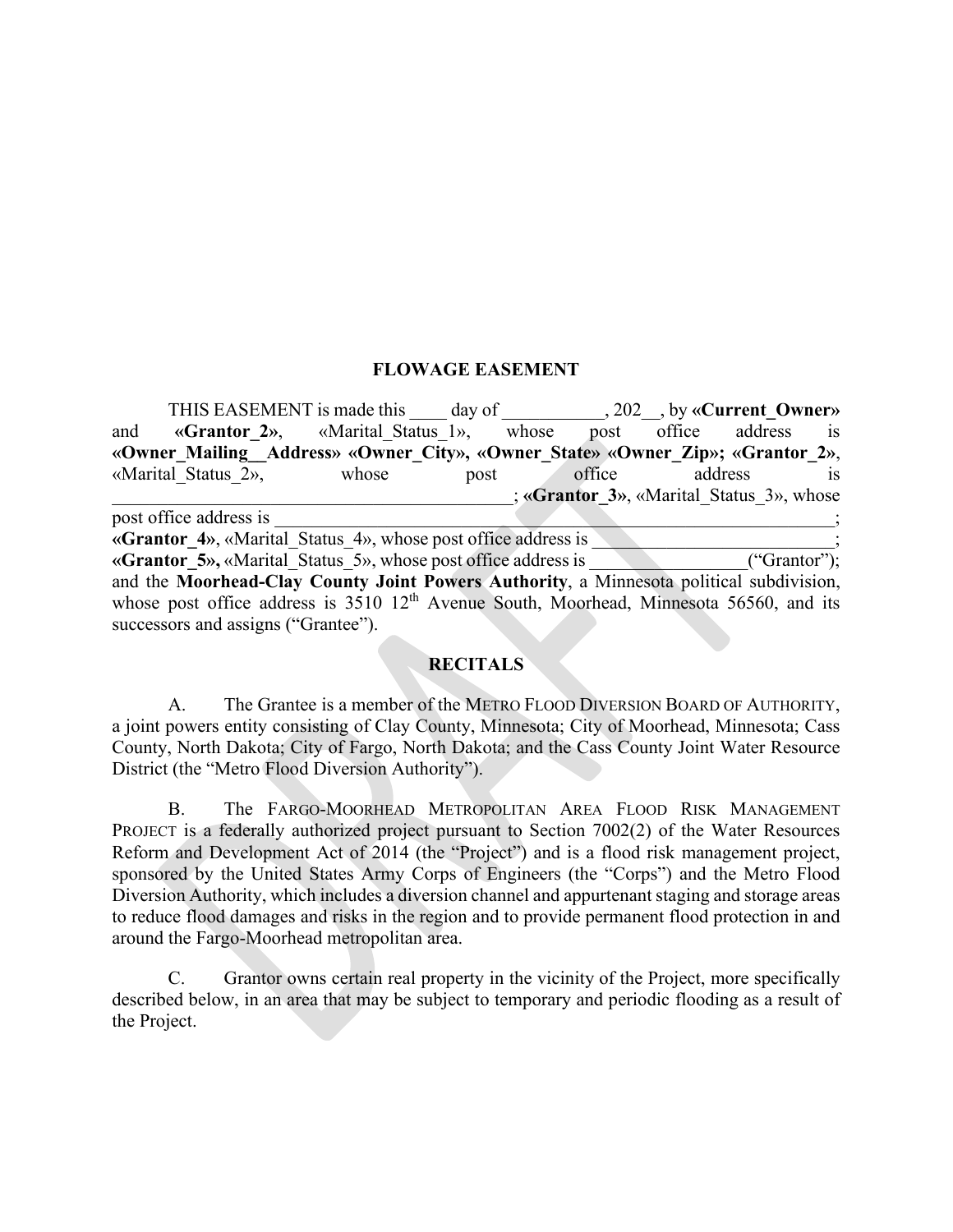D. Grantor has agreed to convey to Grantee a permanent easement, as more specifically described below, to permit Grantee to periodically flood portions of Grantor's property as well as granting certain access, and compliance inspection rights to Grantee subject to the terms and conditions contained in this Easement. In consideration of \$10.00, the mutual covenants contained in this Agreement, and other good and valuable consideration, the receipt and sufficiency of which the parties acknowledge, the parties agree as follows:

# **AGREEMENT**

1. **The Easement Property**. Grantor grants and conveys to Grantee a permanent easement in, on, over, through, and across the following real property in «Property County», Minnesota:

## **See legal description in Exhibit "A"**

(the "Easement Property"). A true and accurate copy of a Certificate of Survey of the Easement Property including the Mitigation Zones with respect to the Easement Property, is attached hereto as Exhibit "B" (the "Survey").

- A. Under this Easement, Grantor grants to Grantee, its officers, employees, agents, representatives, contractors, and subcontractors the following perpetual right, power, privilege and easement to occasionally overflow, flood, and submerge the Easement Property in connection with the Project as well as actions necessary to enforce compliance with this easement. Additionally, Grantor hereby grants to Grantee all right, title, and interest in and to the structures and improvements now situated on the Easement Property:
	- i. excepting fencing, drain tile, and drain tile related appurtenances;

## NOTE: Paragraphs for Easements in MN outside of Zone 1:

- ii. [Paragraph for Existing Residential Structures outside of Zone 1] and further excepting any existing residential structures outside of Mitigation Zone 1, as shown on the Survey, that are on this date and at all times have a lowest opening elevation at least one-foot above the one-percent annual chance event water surface elevation, as defined on the Survey, and that are protected by Flood Protection Measures as defined below, as follows:
	- a. If the boundaries of the Easement Property are based on impacts from the Probable Maximum Flood (PMF) event, Mitigation Zone 4A, as shown on the Survey, then existing residential structures within the Easement Property shall be protected using Flood Protection Measures to an elevation at or above the PMF water surface elevation, as defined on the Survey;
	- b. If the boundaries of the Easement Property are based on impacts from the 0.2-percent annual chance event, Mitigation Zone 2 or 4B,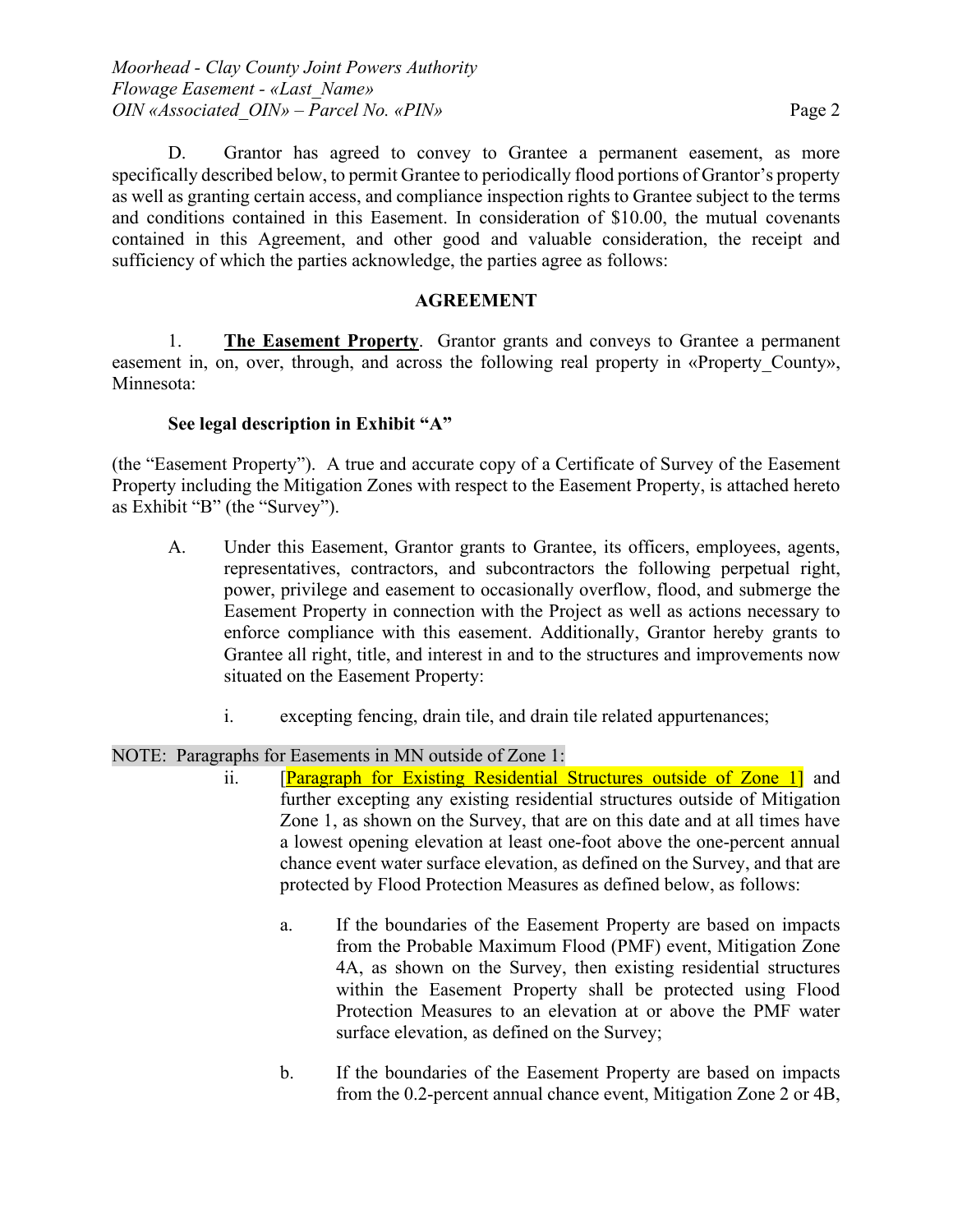as shown on the Survey, then existing residential structures within the Easement Property shall be protected using Flood Protection Measures to an elevation at or above the 0.2-percent annual chance event water surface elevation, as defined on the Survey;

- c. If the boundaries of the Easement Property are established by impacts from the one-percent or lesser annual chance event, Mitigation Zone 4C, as shown on the Survey, then existing residential structures within the Easement Property shall be elevated so that the lowest opening elevation is at least one-foot above the one-percent annual chance event water surface elevation, as defined on the Survey;
- d. Flood Protection Measures for residential structures are limited to (1) elevating the structure, (2) a combination of elevating the structure and dry-floodproofing in accordance with FEMA requirements, or (3) use of levees constructed in accordance with applicable federal or state criteria;
- iii. **[Paragraph for Existing Non-Residential Structures outside of Zone 1]** and further excepting any existing non-residential structures outside of Mitigation Zone 1, as shown on the Survey, that on this date and at all times remain protected by Flood Protection Measures as defined below, as follows:
	- a. If the boundaries of the Easement Property are based on impacts from the Probable Maximum Flood (PMF) event, Mitigation Zone 4A, as shown on the Survey, then existing non-residential structures within the Easement Property shall be protected using Flood Protection Measures to an elevation at or above the PMF water surface elevation, as defined on the Survey;
	- b. If the boundaries of the Easement Property are based on impacts from the 0.2-percent annual chance event, Mitigation Zone 2 or 4B, as shown on the Survey, then existing non-residential structures within the Easement Property shall be protected using Flood Protection Measures to an elevation at or above the 0.2-percent annual chance event water surface elevation, as defined on the Survey;
	- c. If the boundaries of the Easement Property are based on impacts from the one-percent annual chance event, Mitigation Zone 4C, as shown on the Survey, then existing non-residential structures within the Easement Property shall be protected using Flood Protection Measures so that the lowest opening elevation is at least one-foot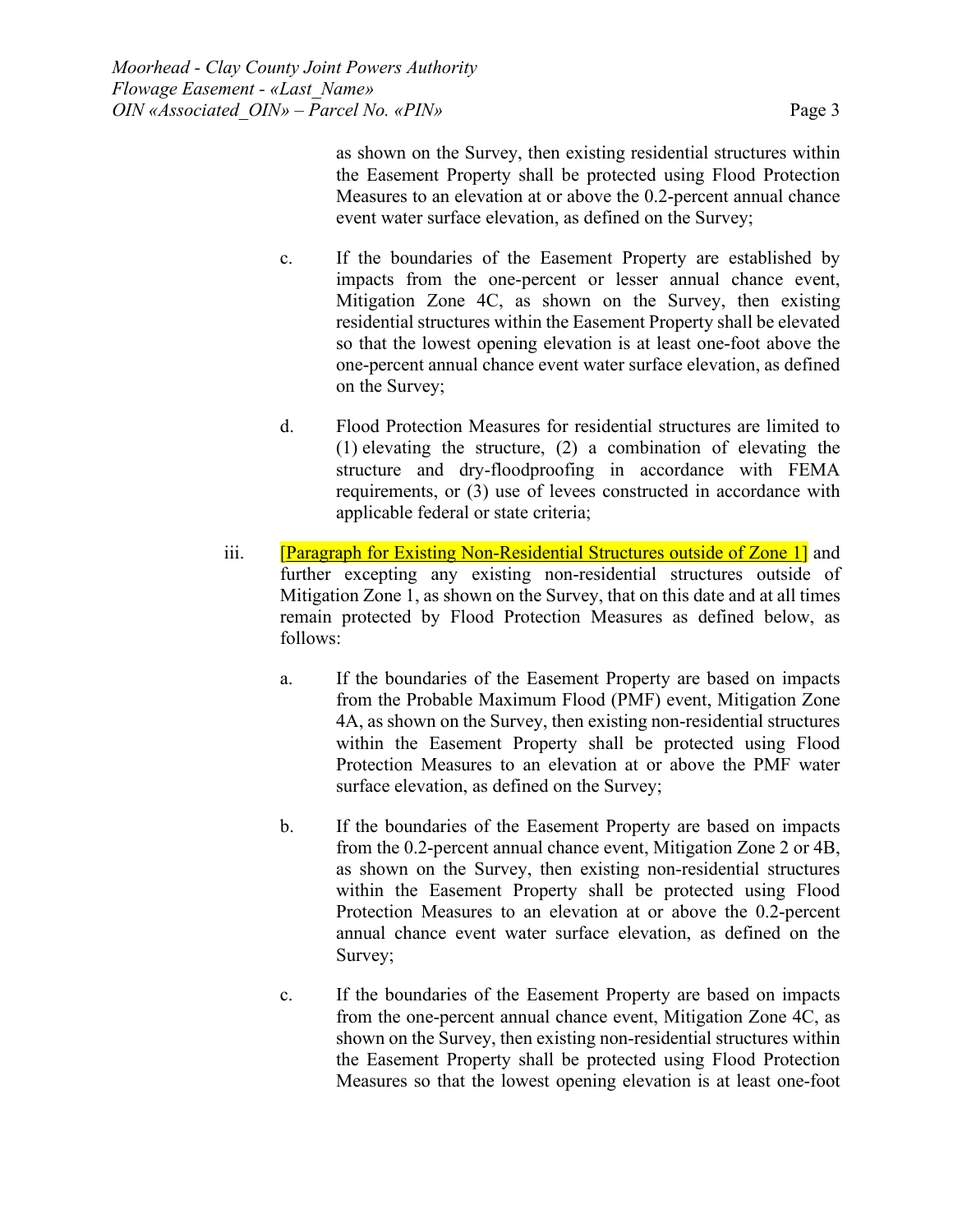above the one-percent annual chance event water surface elevation, as defined on the Survey;

- d. Flood Protection Measures for non-residential structures shall include (1) elevating the structure, (2) dry or wet flood-proofing in accordance with FEMA requirements, or (3) use of levees constructed in accordance with applicable federal or state criteria (note that levees alone cannot be used to remove the structure from the one-percent annual chance event);
- iv. **[Paragraph for New Development outside of Zone 1]** and also excepting any structures on the Easement Property completed after the date of this Easement outside of Mitigation Zone 1 on the Easement Property, as shown on the Survey, that are and remain elevated at all times so that the lowest opening elevation is at least 2-feet above the one-percent annual chance event water surface elevation, and with a ground elevation 15 feet from any such structure of at least one-foot above the one-percent chance event water surface elevation, as defined on the Survey, and protected using Flood Protection Measures as defined below, as follows:
	- a. If the boundaries of the Easement Property are based on impacts from the Probable Maximum Flood (PMF) event, Mitigation Zone 4A, as shown on the Survey, then development within the Easement Property shall be protected using Flood Protection Measures to an elevation at or above the PMF water surface elevation, as defined on the Survey;
	- b. If the boundaries of the Easement Property are based on impacts from the 0.2-percent annual chance event, Mitigation Zone 2 or 4B, as shown on the Survey, then development within the Easement Property shall be protected using Flood Protection Measures to an elevation at least one-foot above the 0.2-percent annual chance event water surface elevation, as defined on the Survey;
	- c. If the boundaries of the Easement Property are established by impacts from the one-percent or lesser annual chance event, Mitigation Zone 4C, as shown on the Survey, then development within the Easement Property shall be elevated so that the lowest opening elevation is at least 2-feet above the one-percent annual chance event water surface elevation, as defined on the Survey;
	- d. Flood Protection Measures for residential structures are limited to (1) elevating the structure, (2) a combination of elevating the structure and dry-floodproofing in accordance with FEMA requirements, or (3) use of levees constructed in accordance with applicable federal or state criteria;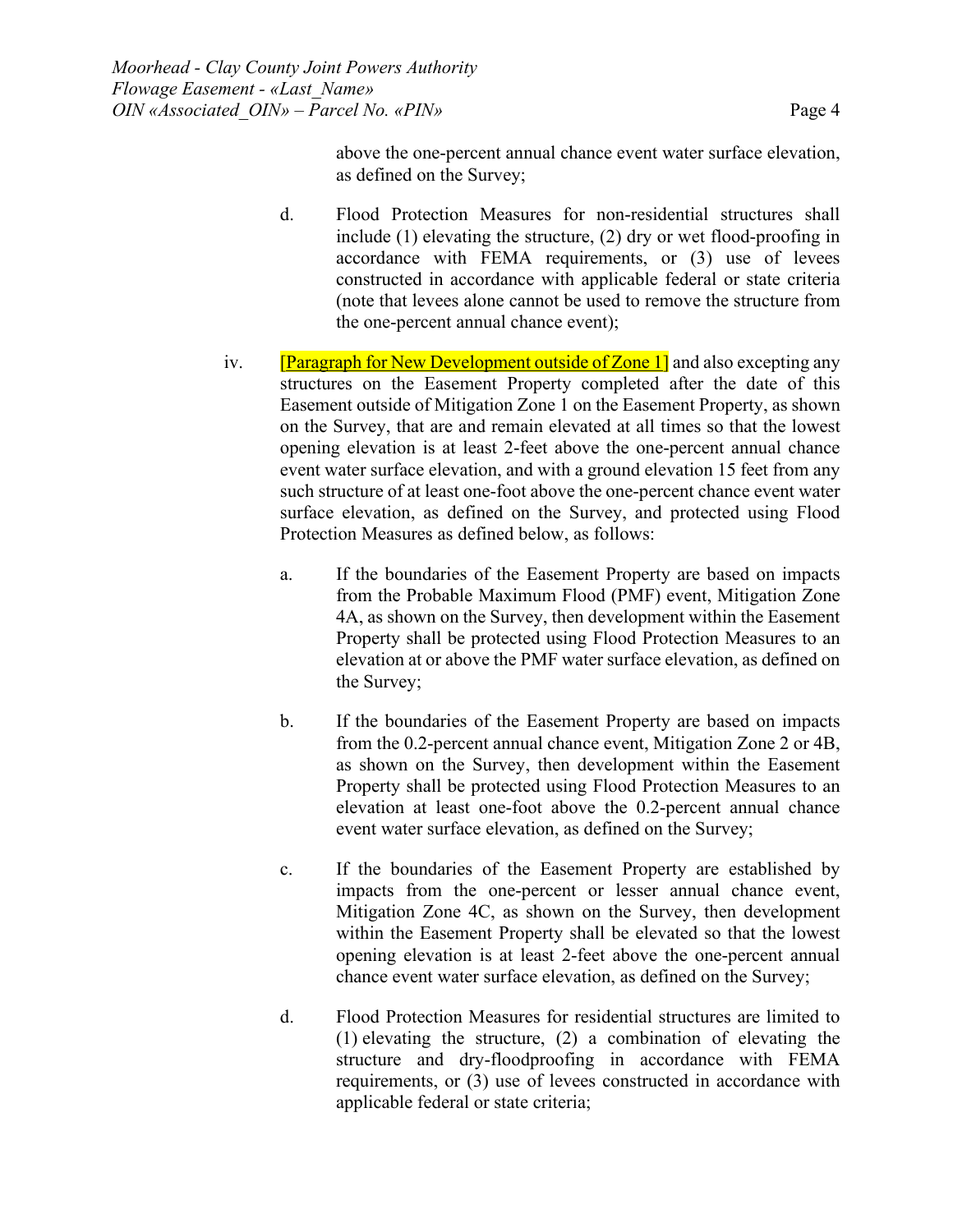- e. Flood Protection Measures for non-residential structures shall include (1) elevating the structure, (2) dry or wet flood-proofing in accordance with FEMA requirements, or (3) use of levees constructed in accordance with applicable federal or state criteria;
- v. and that no excavation shall be conducted, and no fill placed on land within Mitigation Zone 1, as shown on the Survey, and the established FEMA floodway without approval by Grantee as to the location and method of excavation and/or placement of fill and verification that the fill will not impact Project operation.
- B. The easement rights in and to the Easement Property are taken subject to existing easements for public roads and highways, public utilities, railroads and pipelines; reserving, however, to the property owners, their heirs and assigns, all such rights and privileges as may be used and enjoyed without interfering with the Project for the purposes authorized by Congress or abridging the rights and easement hereby acquired; provided further that any use of the land shall be subject to Federal and State laws with respect to pollution.
- C. Additionally under this Easement, Grantor grants to Grantee, its officers, employees, agents, representatives, contractors, and subcontractors, and the United States, the following rights related to the Project regarding the Easement Property: ingress and egress in, on, over, across, and through the Easement Property; removing flood-related debris deposited on the Easement Property due to operation of the Project upon Grantor's request; removing structures, obstructions, and any other obstacles from the Easement Property; conducting compliance inspections; conducting environmental assessments, including habitat and fish and wildlife studies and surveys as required by the Minnesota Department of Natural Resources; and necessary and reasonable rights of ingress and egress to and from the Easement Property subject to the provisions regarding crop damages in Section 6(B) below. Grantee shall notify Grantor prior to exercising the access provisions associated with this Agreement.

2. **Easement Runs with the Easement Property.** This Easement, and all covenants, terms, conditions, provisions, and undertakings created under this Easement, are perpetual and will run with the Easement Property, and will be binding upon Grantor's heirs, successors, and assigns.

3. **Removal of Unapproved Structures.** Grantor must remove all unapproved structures on the Easement Property on or before this date. Any unapproved structures remaining on the Easement Property after this date, will automatically become Grantee's property, without the need for any bill of sale or any other written instrument or agreement; Grantee may then remove any unapproved structures from the Easement Property, at its sole discretion and at its sole cost. All approved existing structures that need not be removed are shown on attached Exhibit "C".

4. **Grantor Covenants.** Grantor warrants that Grantor is the fee simple owner of the Easement Property; that Grantor has the right to execute this Easement and to make the promises,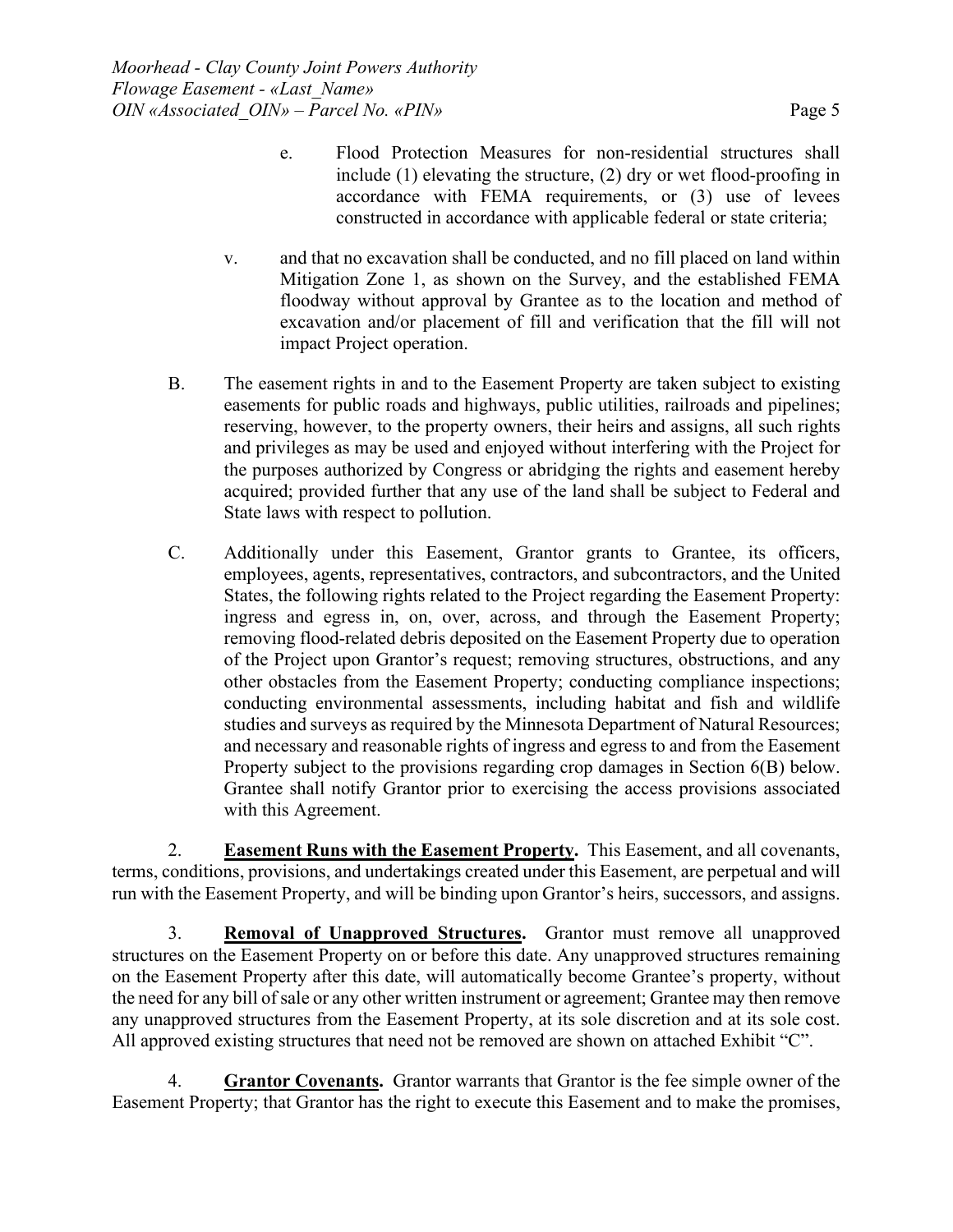covenants, and representations contained in this Easement; that this Easement does not violate any mortgage or other interest held by any third party regarding the Easement Property, or any portion of the Easement Property; that there are no outstanding unpaid bills incurred for labor, materials, or services regarding the Easement Property, or any portion of the Easement Property; and that there are no recorded or unrecorded liens, security interests, or any outstanding, pending, or threatened suits, judgments, executions, bankruptcies, or other proceedings pending or of record that would in any manner impact title to the Easement Property, or any portion of the Easement Property. Grantor will release, hold harmless, defend, and indemnify Grantee and its officers, agents, representatives, employees, and contractors from and against any and all claims, damages, injuries, or costs arising out of or in any way related to any title defects regarding the Easement Property.

5. **Taxes.** Grantor is solely responsible for all taxes and special assessments or assessments for special improvements due, levied, or assessed regarding the Easement Property for all past, present, and future years. Grantee will not be responsible for payment of any real estate taxes or special assessments regarding the Easement Property.

# 6. **Use of the Easement Property**.

A. **Grantor's Use**. Subject to the provisions of this Easement, Grantor has the right and privilege to use the Easement Property at any time, in any manner, and for production of growing crops, pasture, and other farm/agricultural-related activities and hunting, including the right to post the Easement Property at Grantor's sole discretion to restrict public hunting rights. Notwithstanding the foregoing or any provision of this Easement to the contrary, the parties expressly agree, the construction, operation, and/or maintenance of any concentrated animal feeding operation, confined animal feeding operation, or feedlot (collectively "CAFO"), as defined under applicable local, State and/or Federal laws, rules, and regulations, is prohibited in and upon the Easement Property. Grantor will promptly cease any activities and remove any structures or obstructions that interfere with Grantee's use of the Easement Property, Grantee's rights and privileges under this Easement, or with the Project, when directed by Grantee. Grantor understands and recognizes any use of the Easement Property is at Grantor's sole risk, and with the exception of payments Grantor or Grantor's tenant (if applicable) may be eligible for under the Growing Season Supplemental Crop Loss Program or the Prevent Plant Crop Insurance Program established and implemented by the Metro Flood Diversion Authority, that Grantee is not responsible for any damages to growing crops or for interference with any other of Grantor's uses of the Easement Property as a result of any inundation or any of Grantee's other rights and privileges regarding the Easement Property. The parties further agree that with respect to any portion of the Easement Property not currently certified for agricultural production in the certified organic marketplace as of the date of this Easement, neither the Growing Season Supplemental Crop Loss Program nor the Prevent Plant Crop Insurance Program established and implemented by the Metro Flood Diversion Authority, shall provide coverage for lost organic certification of all or any portion of the Easement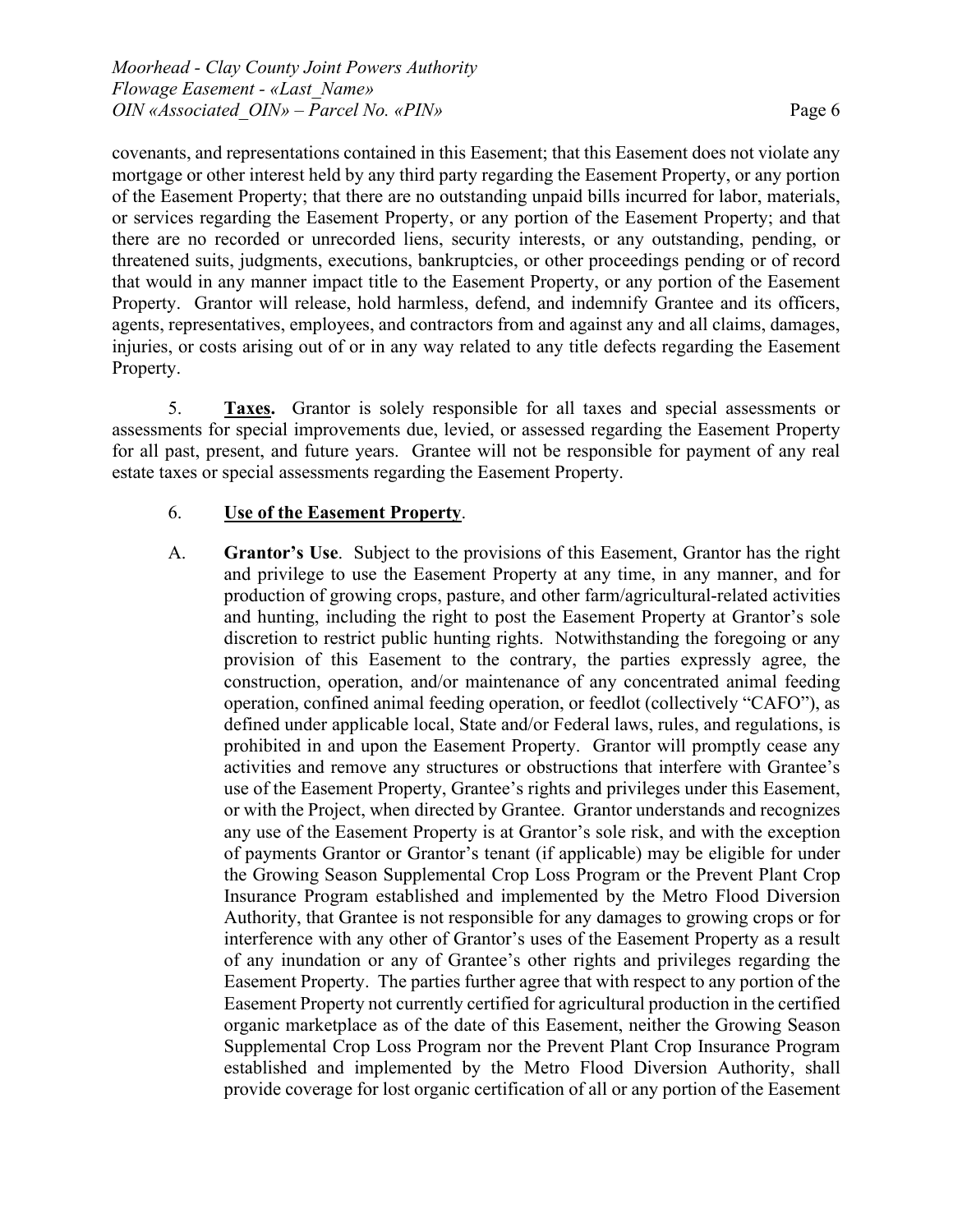Property or loss in premium payments of certified organic agricultural products over similar conventionally produced agricultural products, as a result of any inundation or any of Grantee's other rights and privileges regarding the Easement Property.

B. **Grantee's Entry.** If Grantee enters upon the Easement Property for purposes of conducting compliance inspections or removal of flood related debris deposited on the Easement Property permitted under this Agreement, following the conclusion of any such activities, Grantee will return the Easement Property as nearly as practicable to its previous condition, taking into consideration the nature of the work being performed; for example, Grantee will remove any dirt piles or equipment from the Easement Property that might unreasonably interfere with Grantor's permitted uses of the Easement Property. Grantee's ingress and egress rights to the Easement Property will be by the least intrusive means reasonable. Additionally, Grantee will reimburse Grantor for reasonable crop damages resulting from the Grantee's physical entrance upon the Easement Property for purposes of conducting such activities. Such reasonable crop damages shall be calculated based on the area disturbed, actual production history, Grantor's yields the year of the damages, and current crop prices at the time of the crop damages. The crop damage payments under this Section 6(B) shall not be duplicative of the payments described in Section  $6(A)$  above. For purposes of illustration, if Grantee enters onto the Easement Property to conduct a survey on June 1 and damages a portion of the crop growing on the Easement Property, and subsequently on July 15 a major rain event necessitates operation of the Project inundating and damaging the crop growing on the entire Easement Property, the payments Grantor would be eligible for under the Growing Season Supplemental Crop Loss Program described above, would be reduced by the amount Grantor receives as payment for crop damages caused by the survey.

7. **Encumbrances.** Subject to the provisions below regarding the leasing or mortgaging of the Easement Property, Grantor will not encumber the Easement Property or any portion of the Easement Property or enroll the Easement Property or any portion of the Easement Property in any farm or other federal program that would be contrary to, or would in any way disrupt or interfere with, Grantee's use of the Easement Property, Grantee's rights and privileges under this Easement, or with the Project without first obtaining Grantee's consent. However, Grantor may rent or lease the Easement Property, at Grantor's sole discretion without first obtaining Grantee's consent. If Grantor rents or leases the Easement Property, any lessee's rights and uses are subject to this Easement, including the use restrictions described above; Grantor will be fully responsible to Grantee for Grantor's obligations under this Easement, including for any violations by any lessee. Additionally, Grantor may mortgage the Easement Property, at Grantor's sole discretion without first obtaining Grantee's consent so long as any mortgage is subordinate to this Easement.

8. **Waiver of Warranties.** Except as set forth in this Easement, the parties specifically agree neither Grantee nor any of its agents or representatives have made any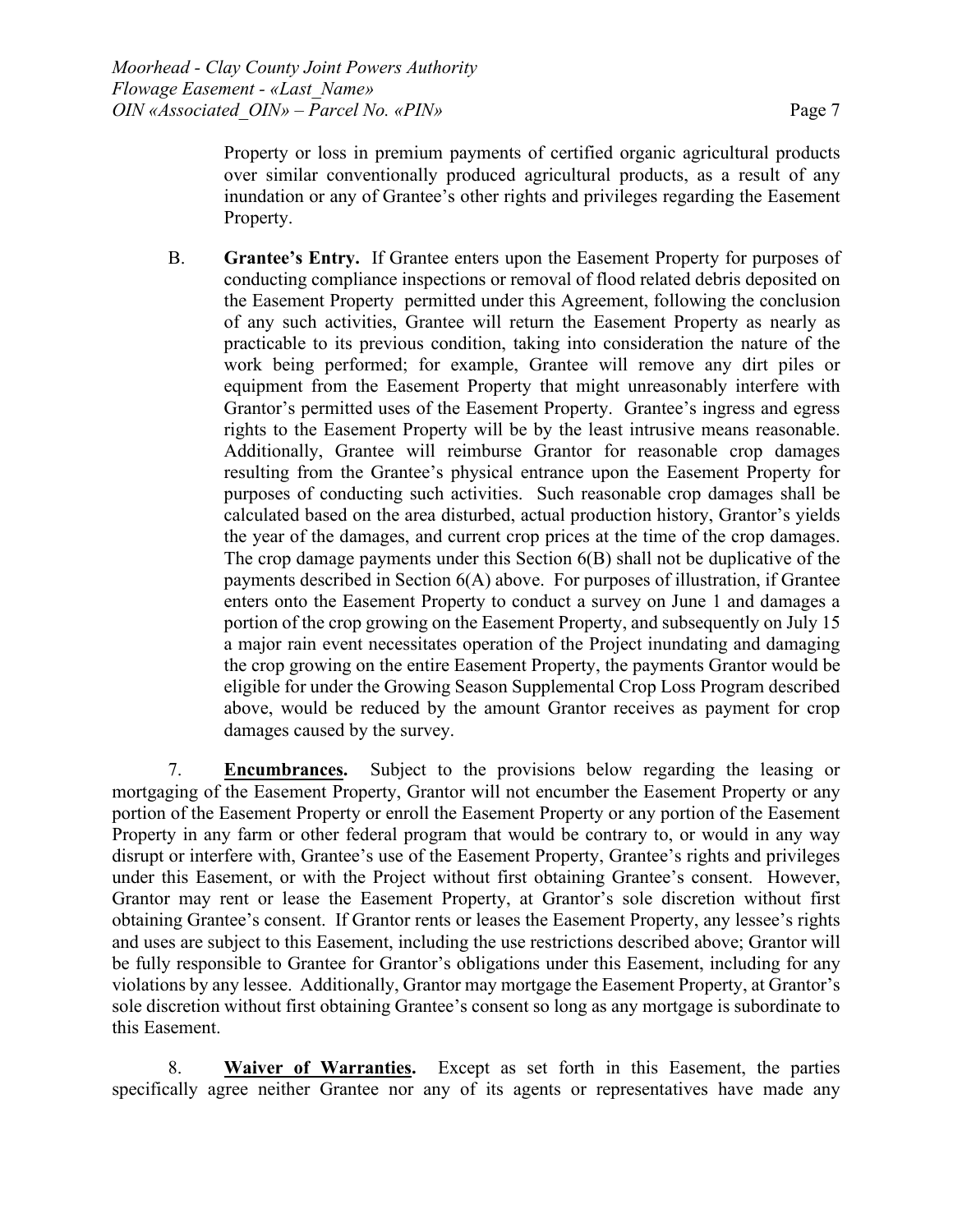representations or warranties in any way regarding the Project; Grantor's ability to use the Easement Property following construction of Project; the potential frequency of inundation of the Easement Property; Grantor's ability to enroll the Easement Property in any federal program; or Grantor's ability to obtain any farm insurance regarding the Easement Property other than the Growing Season Supplemental Crop Loss Program or the Prevent Plant Crop Insurance Program which Grantor may be eligible for as set forth is Section  $6(A)$  above.

9. **Maintenance.** Grantee's easement rights include the right, at its discretion and if necessary for purposes of proper operation and maintenance of the Project, to remove trees, underbrush, obstructions, and any other vegetation, structures, or obstacles from the Easement Property. However, Grantor is solely responsible, at Grantor's sole expense and discretion, for maintaining the Easement Property, including grass cutting and weed control. Neither Grantor nor Grantee will store, cause, or permit any spillage, leakage, or discharge of fertilizers, herbicides, fungicides, and pesticides on the Easement Property (in excess of normal applications for farming purposes). Further, in no event will either party cause or permit any spillage, leakage, or discharge of any hazardous substance onto the Easement Property including, but not limited to, spillage of petroleum products or vehicle fuels, gasoline, kerosene, or other products used for the purpose of generating power, lubrication, illumination, heating, or cleaning. If either party causes or permits any spillage, leakage, or discharge of any such hazardous substance onto the Easement Property, that party shall be solely responsible for any damages arising out of such spillage, leakage, or discharge of any such hazardous substance onto the Easement Property to the extent required by law.

10. **Alternative Dispute Resolution Board.** The Metro Flood Diversion Authority has created an Alternative Dispute Resolution Board to provide property owners an informal, administrative forum to bring claims related to Project operation for damages occurring outside the scope of the terms, conditions, obligations, and rights provided for under this Easement. Without limiting the easement rights granted herein, the parties agree that by executing this Easement, Grantor is not waiving claims for actual damages due to flooding caused by operation of the Project to any other real property owned by Grantor, and any improvements thereon. However, in the event of such damages, the parties agree to attempt in good faith to resolve such damages though the Alternative Dispute Resolution Board, as provided in the Project Property Rights Acquisition and Mitigation Plan, prior to commencing litigation with respect to such damages. A copy of the Project Property Rights Acquisition and Mitigation Plan is available from Grantee. Nothing herein shall prevent Grantor from bringing such claims in District Court.

11. **Forbearance or Waiver.** The failure or delay of Grantee to insist on the timely performance of any of the terms of this Easement, or the waiver of any particular breach of any of the terms of this Easement, at any time, will not be construed as a continuing waiver of those terms or any subsequent breach, and all terms will continue and remain in full force and effect as if no forbearance or waiver had occurred.

12. **Governing Law**. This Agreement will be construed and enforced in accordance with Minnesota law. The parties agree any litigation arising out of this Agreement will be venued in State District Court in «Property County», Minnesota, and the parties waive any objection to venue or personal jurisdiction.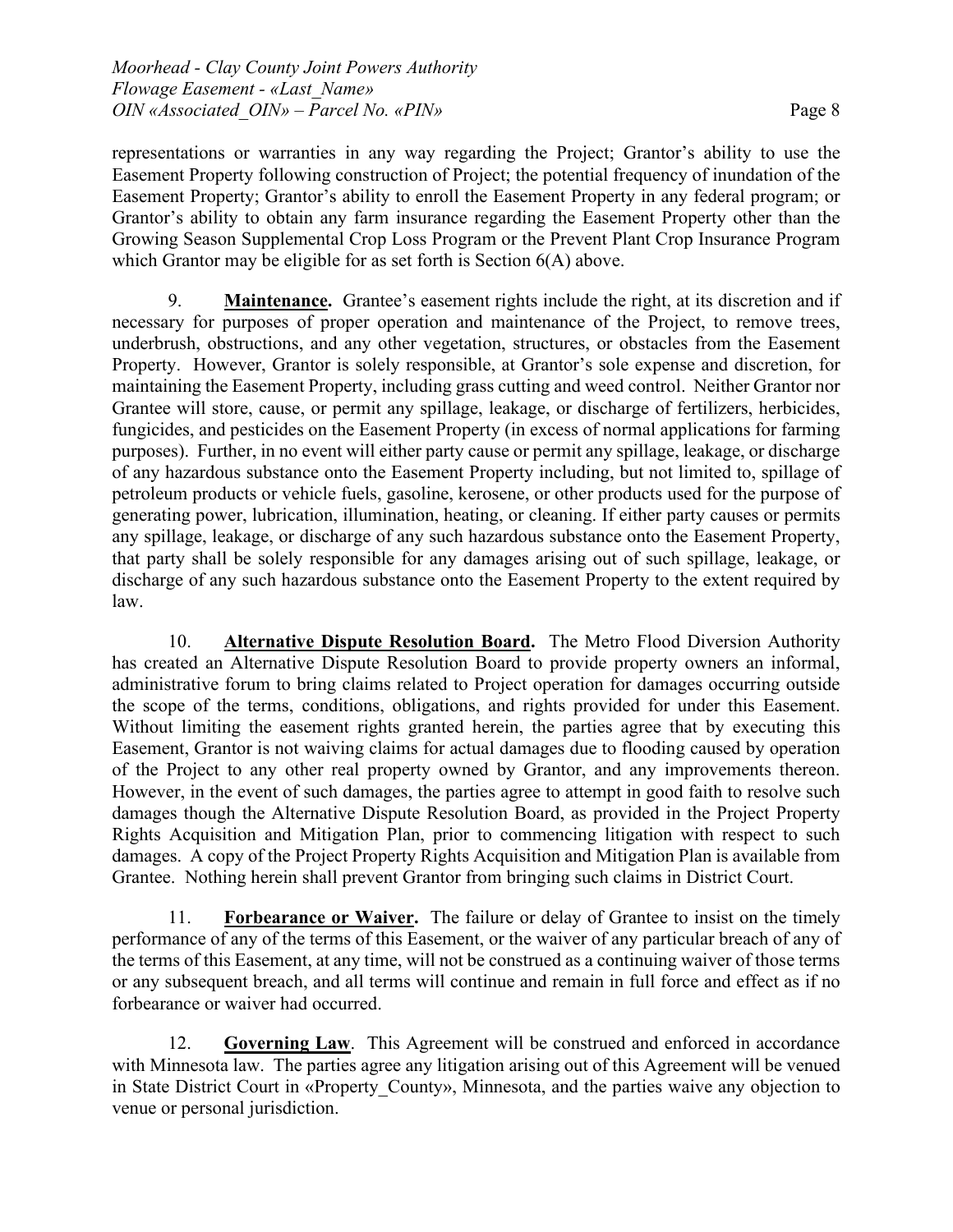13. **Severability**. If any court of competent jurisdiction finds any provision or part of this Easement is invalid, illegal, or unenforceable, that portion will be deemed severed from this Easement, and all remaining terms and provisions of this Easement will remain binding and enforceable.

14. **Entire Agreement**. This Easement constitutes the entire agreement between the parties regarding the matters described in this Easement, and this Easement supersedes all other previous oral or written agreements between the parties.

15. **Modifications**. Any modifications or amendments of this Easement must be in writing and signed by Grantor and Grantee and must be recorded with the «Property County» County Recorder's office.

16. **Representation**. The parties, having been represented by counsel or having waived the right to counsel, have carefully read and understand the contents of this Easement, and agree they have not been influenced by any representations or statements made by any other parties.

17. **Headings**. Headings in this Easement are for convenience only and will not be used to interpret or construe its provisions.

(Signatures appear on the following pages.)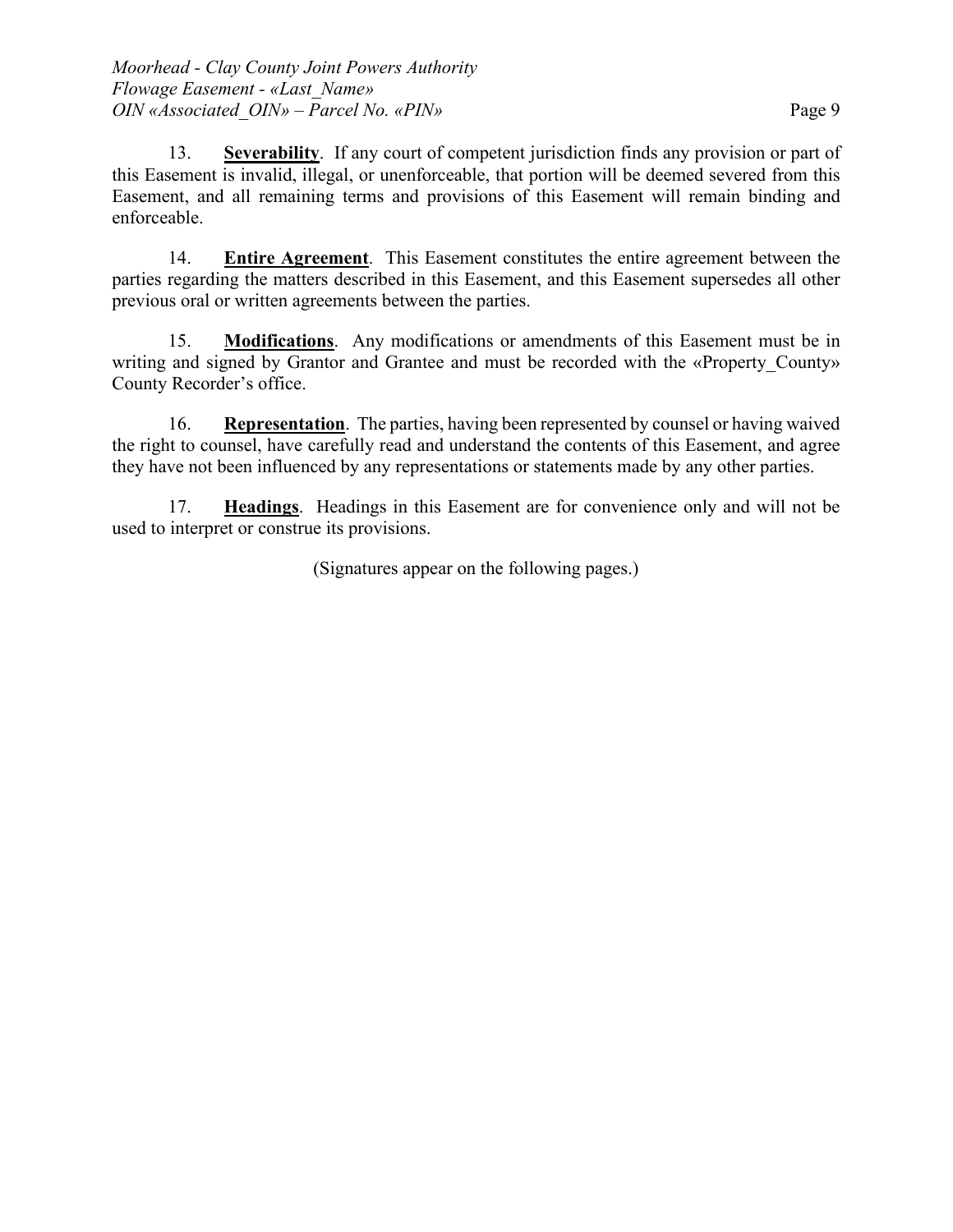IN WITNESS WHEREOF, Grantor executed this Easement on the date written above.

# **GRANTOR:**

«Current\_Owner»

«Grantor\_2»

 $\begin{CD} \begin{bmatrix} \text{STATE OF} \end{bmatrix} \end{CD}$  $\sum$  ss. COUNTY OF \_\_\_\_\_\_\_\_\_\_\_\_\_\_\_\_\_\_\_\_\_ )

On this \_\_\_\_ day of \_\_\_\_\_\_\_\_\_\_\_\_, 202\_\_, before me, a Notary Public, in and for said County and State, personally appeared «Current\_Owner» and «Grantor\_2», «Marital\_Status\_1», known to me to be the persons described in and who executed the within and foregoing instrument, and acknowledged to me that they executed the same.

> Notary Public, State of \_\_\_\_\_\_\_\_\_\_\_\_\_\_\_\_ My Commission Expires:

 $\mathcal{L}_\mathcal{L}$  , which is a set of the set of the set of the set of the set of the set of the set of the set of the set of the set of the set of the set of the set of the set of the set of the set of the set of the set of

 $\mathcal{L}_\mathcal{L}$  , where  $\mathcal{L}_\mathcal{L}$  , we are the set of the set of the set of the set of the set of the set of the set of the set of the set of the set of the set of the set of the set of the set of the set of the set o

(SEAL)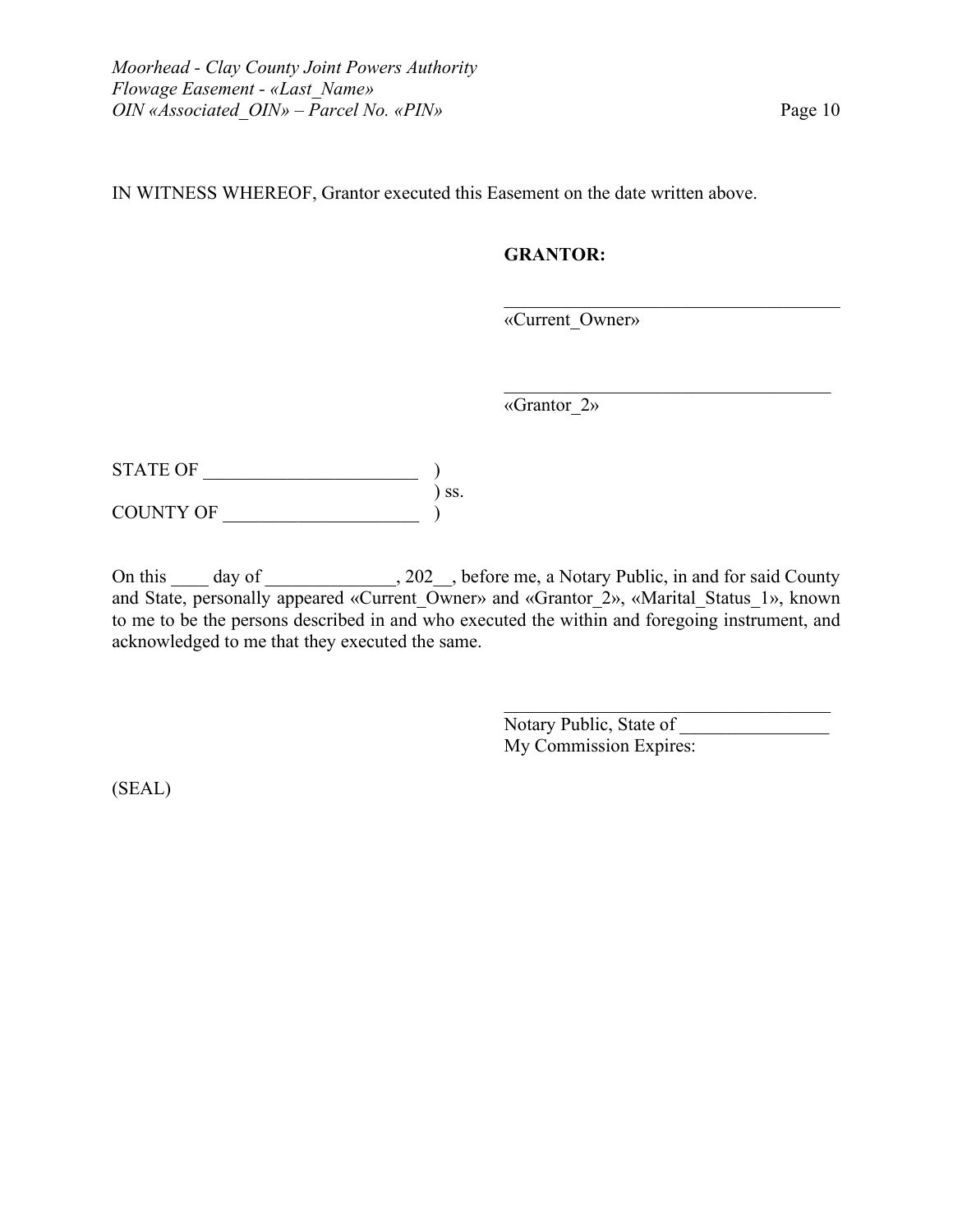### **GRANTOR:**

«Grantor\_2»

 $\mathcal{L}_\mathcal{L}$  , which is a set of the set of the set of the set of the set of the set of the set of the set of the set of the set of the set of the set of the set of the set of the set of the set of the set of the set of

 $\begin{CD} \begin{bmatrix} \text{STATE OF} \end{bmatrix} \end{CD}$ ) ss. COUNTY OF \_\_\_\_\_\_\_\_\_\_\_\_\_\_\_\_\_\_\_\_\_ )

On this \_\_\_\_ day of \_\_\_\_\_\_\_\_\_\_\_\_, 202\_\_, before me, a Notary Public, in and for said County and State, personally appeared «Grantor  $2<sub>9</sub>$ , «Marital Status 2», known to me to be the person(s) described in and who executed the within and foregoing instrument, and acknowledged to me that he/she executed the same.

> Notary Public, State of \_\_\_\_\_\_\_\_\_\_\_\_\_\_\_\_ My Commission Expires:

(SEAL)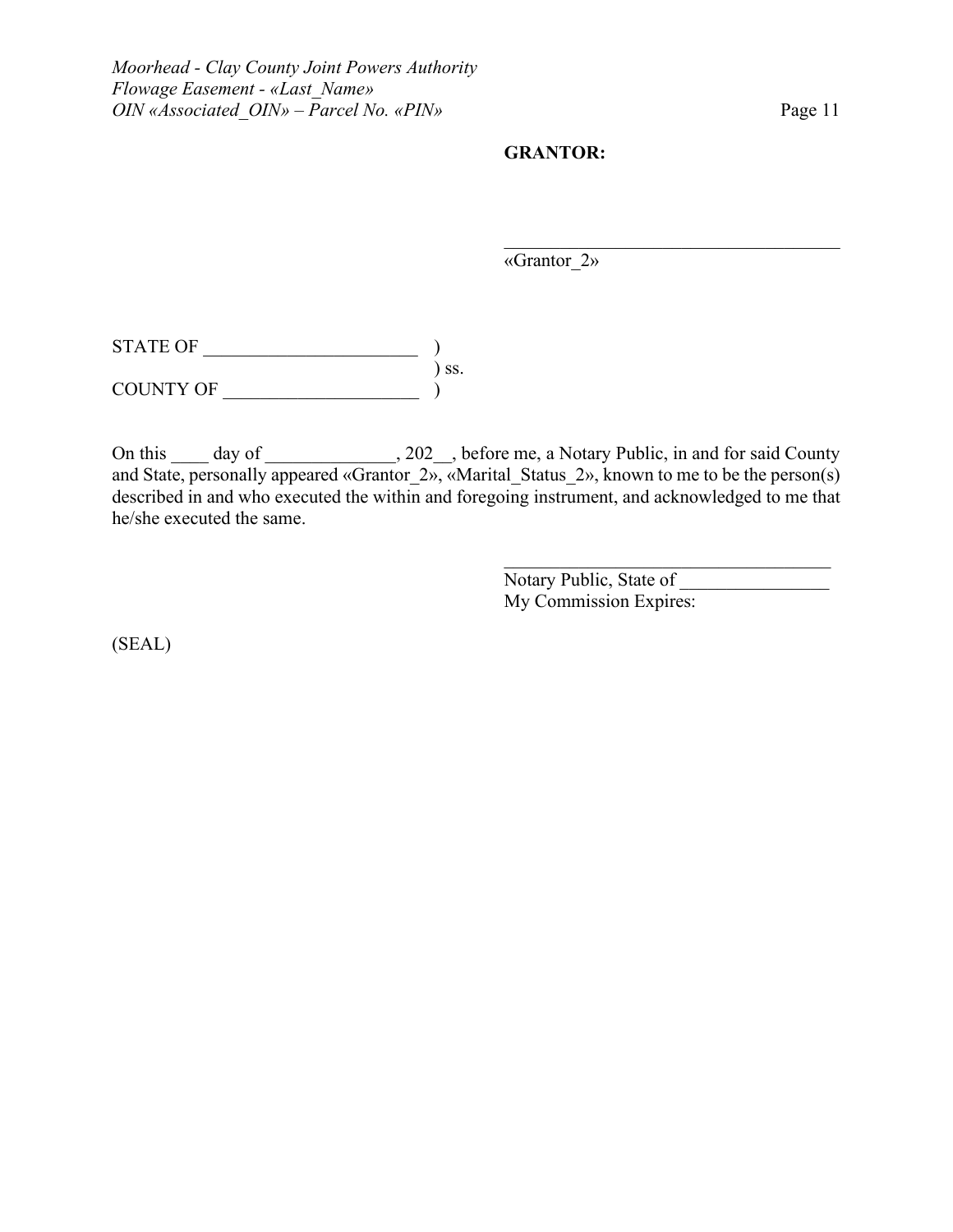#### **GRANTOR:**

«Grantor\_3»

 $\begin{CD} \begin{bmatrix} \text{STATE OF} \end{bmatrix} \end{CD}$ ) ss.

COUNTY OF \_\_\_\_\_\_\_\_\_\_\_\_\_\_\_\_\_\_\_\_\_ )

On this \_\_\_\_ day of \_\_\_\_\_\_\_\_\_\_\_\_, 202\_\_, before me, a Notary Public, in and for said County and State, personally appeared «Grantor\_3», «Marital\_Status\_3», known to me to be the person(s) described in and who executed the within and foregoing instrument, and acknowledged to me that he/she executed the same.

> Notary Public, State of \_\_\_\_\_\_\_\_\_\_\_\_\_\_\_\_ My Commission Expires:

 $\mathcal{L}_\text{max}$  and  $\mathcal{L}_\text{max}$  and  $\mathcal{L}_\text{max}$  and  $\mathcal{L}_\text{max}$ 

 $\mathcal{L}_\mathcal{L}$  , which is a set of the set of the set of the set of the set of the set of the set of the set of the set of the set of the set of the set of the set of the set of the set of the set of the set of the set of

(SEAL)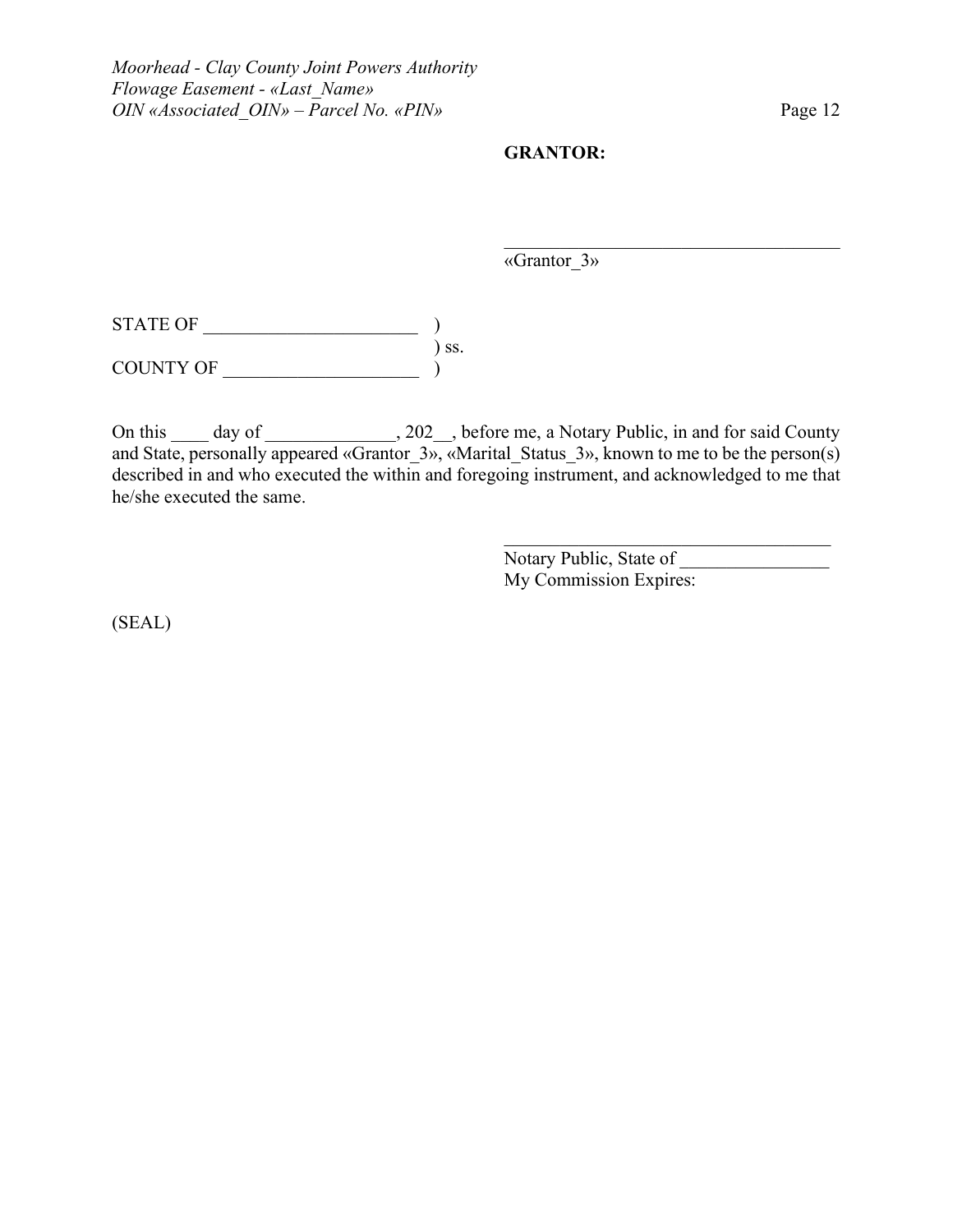#### **GRANTEE:**

## MOORHEAD – CLAY COUNTY JOINT POWERS AUTHORITY

 $\mathrm{By:}\qquad\qquad$ 

Kevin Campbell, Chair

ATTEST:

Stephen Larson, Secretary

STATE OF MINNESOTA )

COUNTY OF CLAY )

On this \_\_\_\_ day of \_\_\_\_\_\_\_, 202\_\_, before me, a Notary Public, in and for said County and State, personally appeared Kevin Campbell and Stephen Larson, known to me to be the Chairman and Secretary, respectively, of the Moorhead – Clay County Joint Water Powers Authority and who executed the within and foregoing instrument, and acknowledged to me that they executed the same on behalf of the Moorhead – Clay County Joint Water Powers Authority.

) ss.

Notary Public, Clay County, Minnesota My Commission Expires:

 $\mathcal{L}_\mathcal{L}$  , where  $\mathcal{L}_\mathcal{L}$  , we are the set of the set of the set of the set of the set of the set of the set of the set of the set of the set of the set of the set of the set of the set of the set of the set o

(SEAL)

The legal description contained in this document was prepared by:

**[Insert Info of Surveyor]**

F:\Water\CCJT\Basin Project 2009\Flowage Easements - ND\Templates\Flowage Easement Template - MN.docx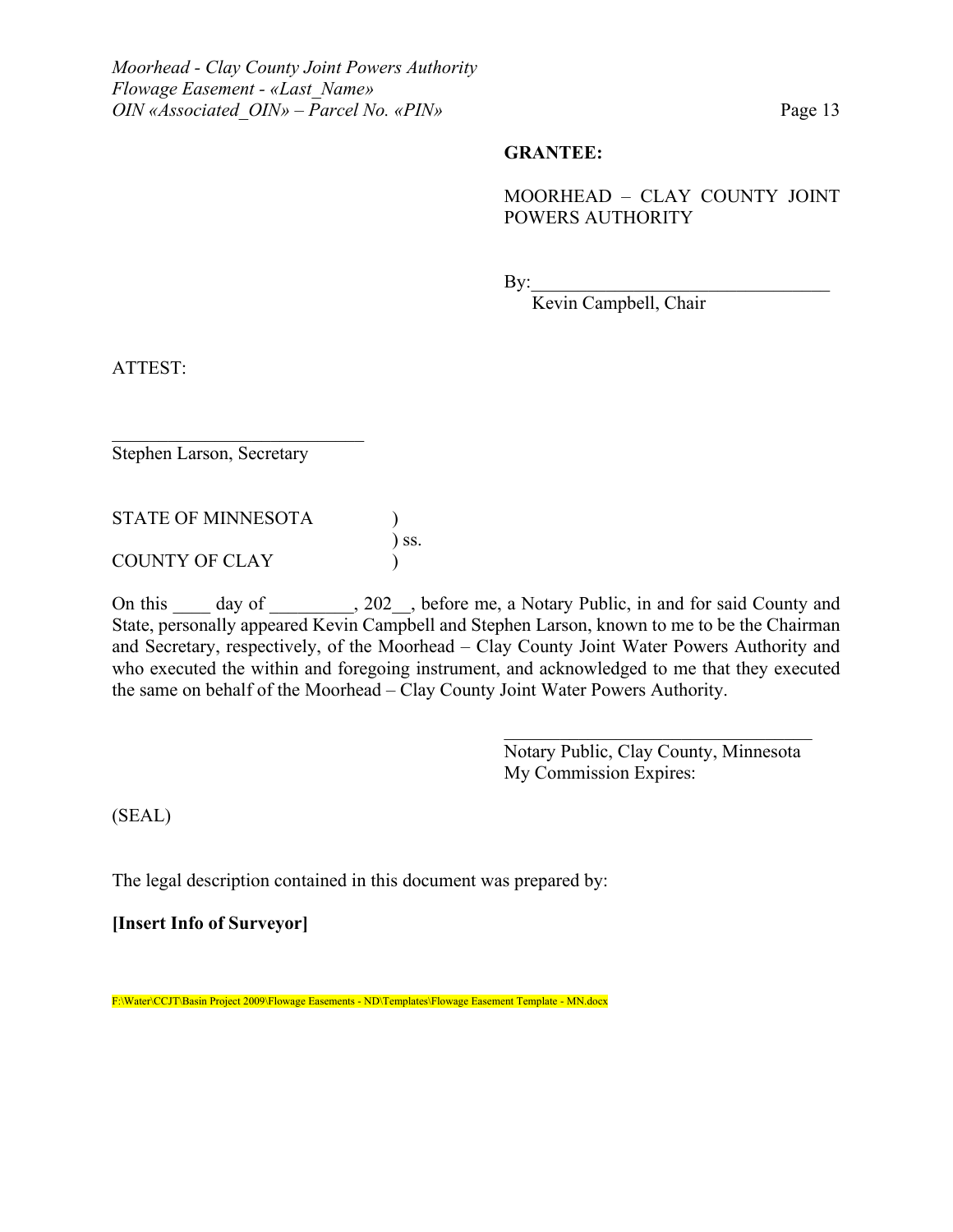# **EXHIBIT "A" (LEGAL DESCRIPTION OF THE EASEMENT PROPERTY)**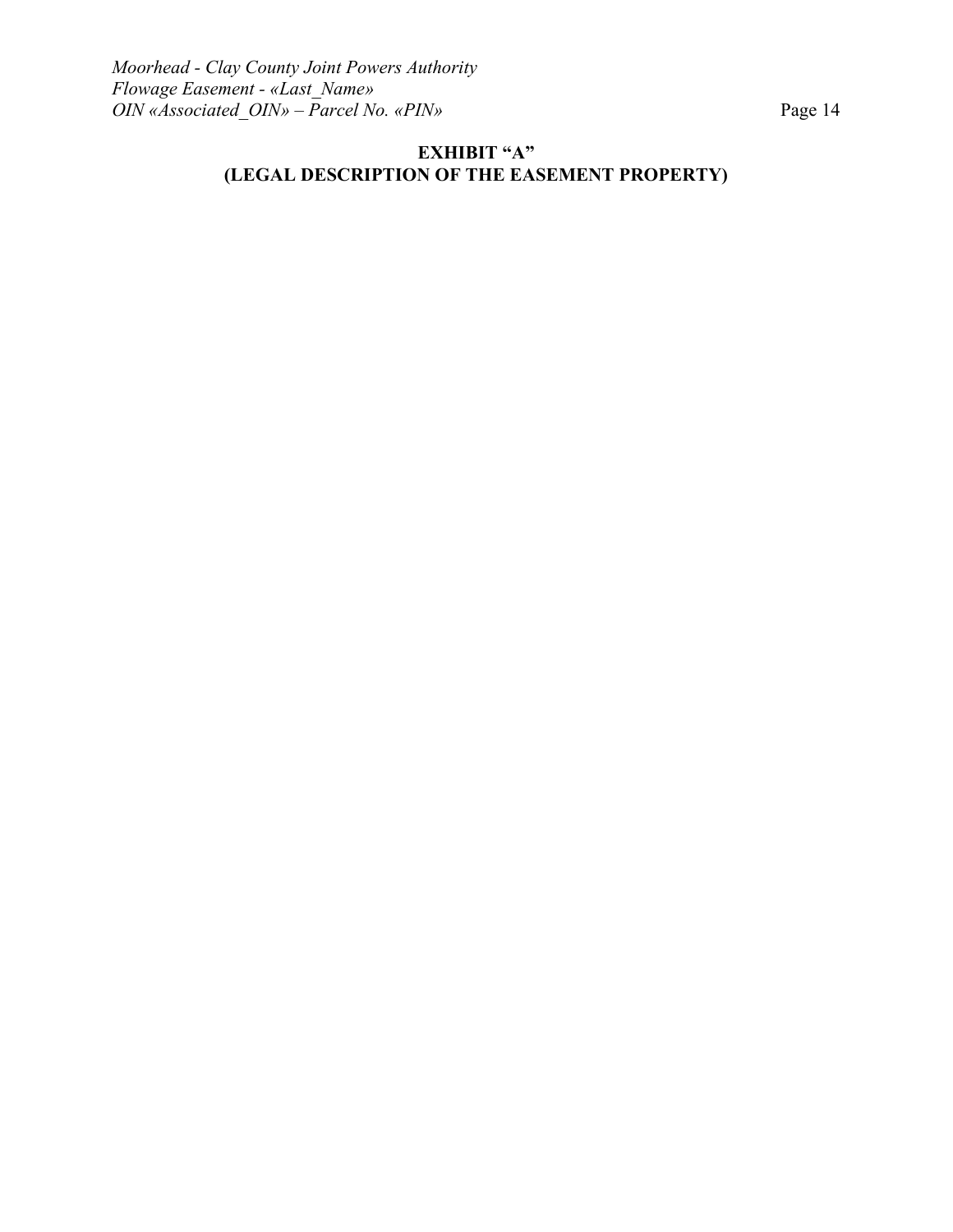# **EXHIBIT "B" (COPY OF CERTIFICATE OF SURVEY OF THE EASEMENT PROPERTY)**